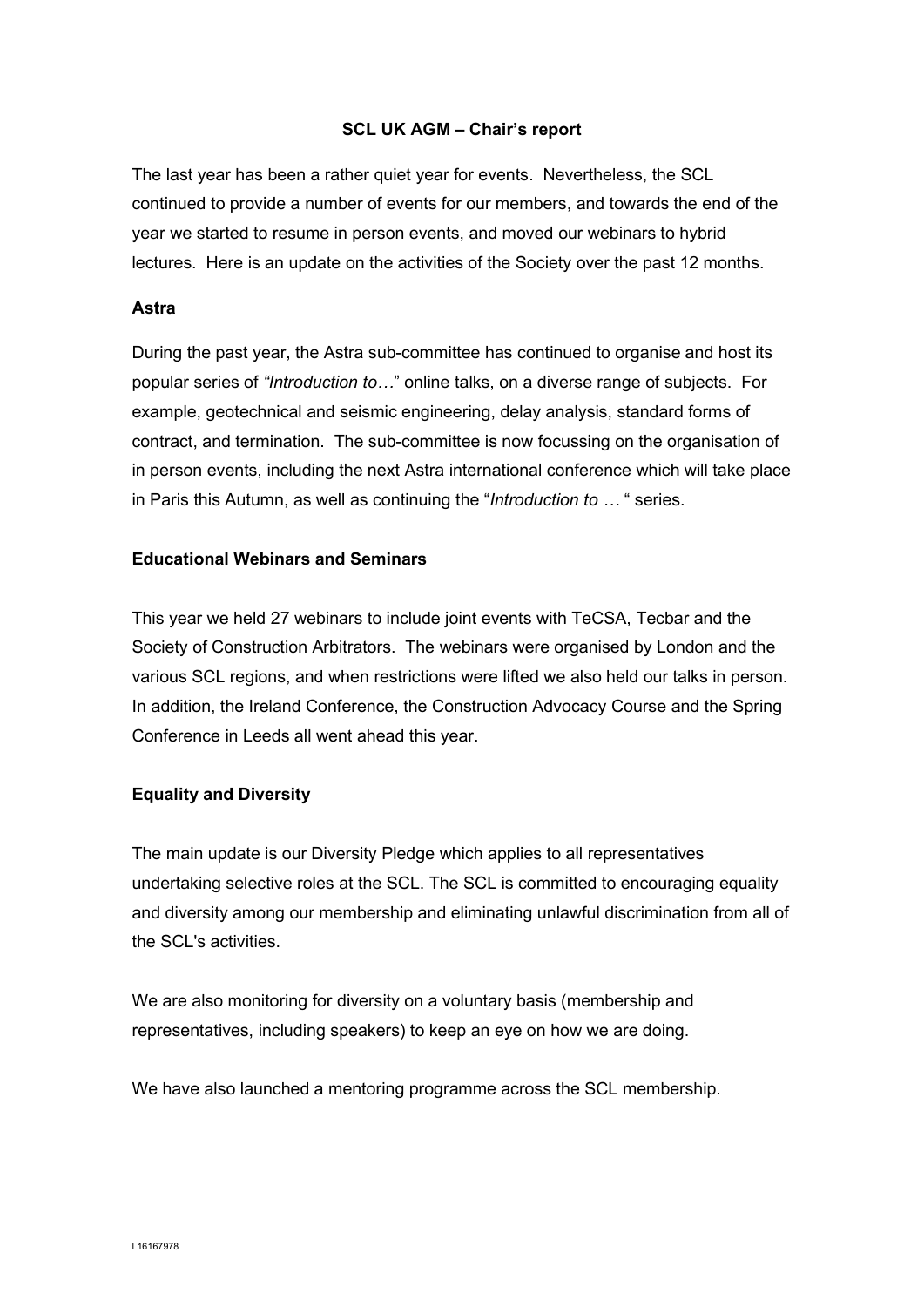### Hudson Prize

The Judging Panel of the SCL Hudson Prize awarded the First Prize to Dr Matthew Bell, Associate Professor and Co-Director of Studies for Construction Law at the University of Melbourne for his paper titled "Contract Damages for Defective Construction Work: An Unsolved Puzzle?".

# European SCL

The ESCL Annual Congress was scheduled for October 2020 in Sofia. It has been postponed until 16-18 June 2022, when it will be hosted by Adriana Spassova, the President of the Bulgarian SCL and a graduate of the King's College MSc. During the lockdown period a number of on-line seminars have been presented by ESCL given approximately monthly by members of different European SCLs. So far, as the UK SCL's contribution to ESCL is concerned, our main activity has been; (i) as a Jury Member (as they call the Judging Panel) for the 2021 Masters Thesis Prize competition, which was won by a candidate from the University of Copenhagen; and (ii) as a member of the Committee setting up the new Essay Prize competition, which will be competed for the first time in 2022, based loosely on the Hudson Prize. Professor Anthony Lavers will be giving a presentation on behalf of SCL UK at the Sofia **Conference** 

# International SCL – excluding Europe

No new SCLs have been established in the last 12 months although many groups around the world have shown interest, and the necessary criteria has been forwarded. Active support is ongoing with groups in Bangladesh, Jordan, Iran, Lebanon, Pakistan, the Philippines, and Saudi Arabia.

SCL Council members have spoken at SCL conferences (some inaugural) in Korea, Vietnam and Turkey. It is hoped that Israel soon will have its inaugural conference.

The SCL International Conference in Auckland was hit badly by the New Zealand Covid lockdown rules changing, affecting those who could attend. Nevertheless, a highly successful virtual conference was achieved, and many who could not attend viewed recordings of the speakers.

L16167978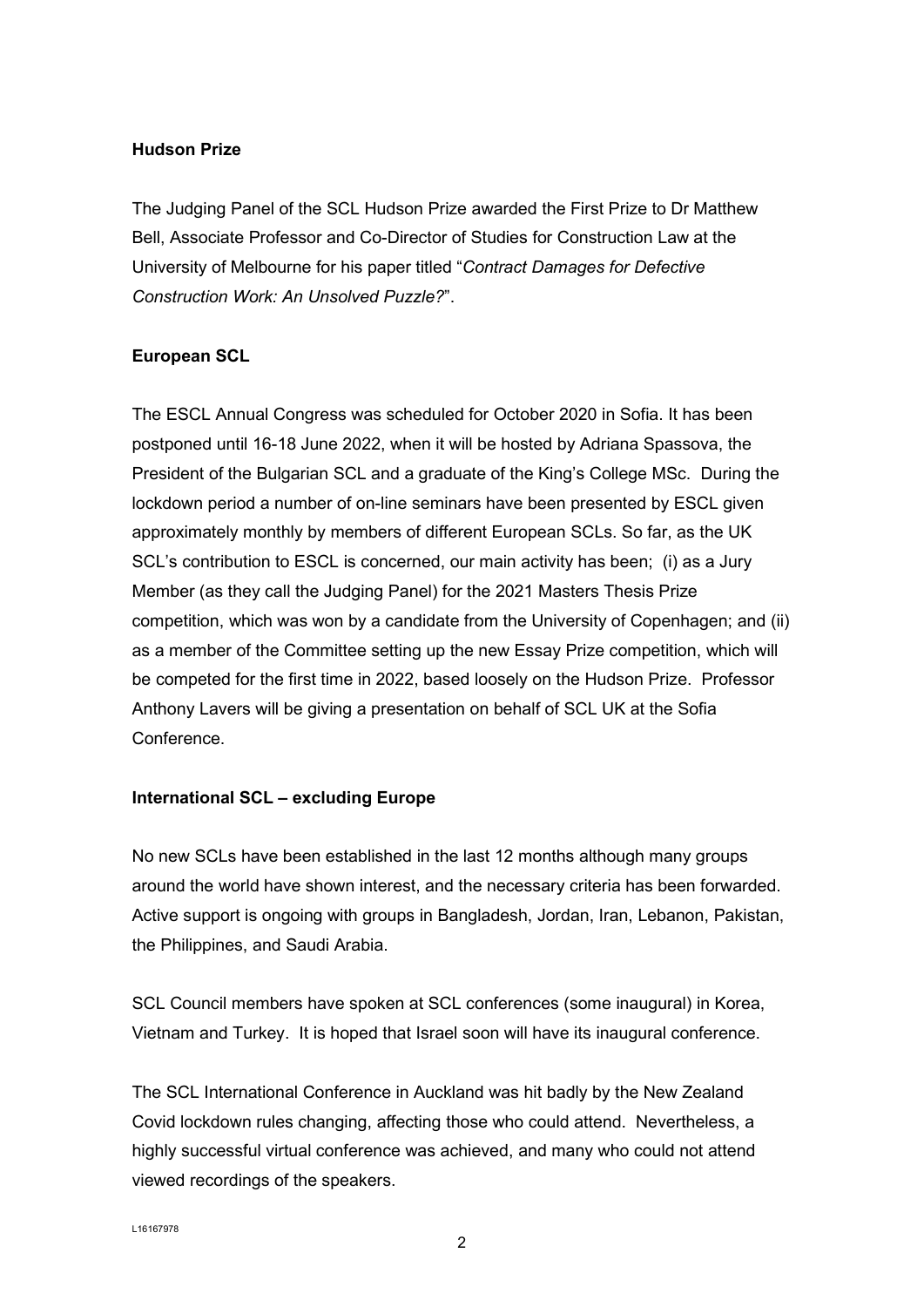The 2023 SCL International Conference will be in Istanbul. Support is being given to their organising committee. The date will be established soon.

# IT and Social Media

Our new website is up and running. It is now easier for members to book events and search for papers.

# Membership

The SCL currently has 3,330 members from 76 different countries. 2,790 UK members, and 540 overseas members.

# Papers

Since last year's AGM we have published 8 papers. Special thanks go to our editor Joanna Howard for her sterling work editing and publishing our papers.

# Social

I am glad to report that we resumed our social events. We held our summer networking drinks on the 5<sup>th</sup> of August at The Yacht London Upper Deck at Temple Pier. The Dublin Lunch took place on 26 November 2021, and we held our most successful Annual London Lunch to date at the Grosvenor House Hotel on 11 February 2022.

# University Liaison and Grants

11 SCL prizes were funded at 7 UK Universities: ( University of Ulster, University of Cambridge, University of Portsmouth, King's College London, University of Cardiff, University of Salford, and the University of Central Lancashire). The average prize is £250, and prizes are awarded for high performance in an examination, or other assessment related to Construction Law.